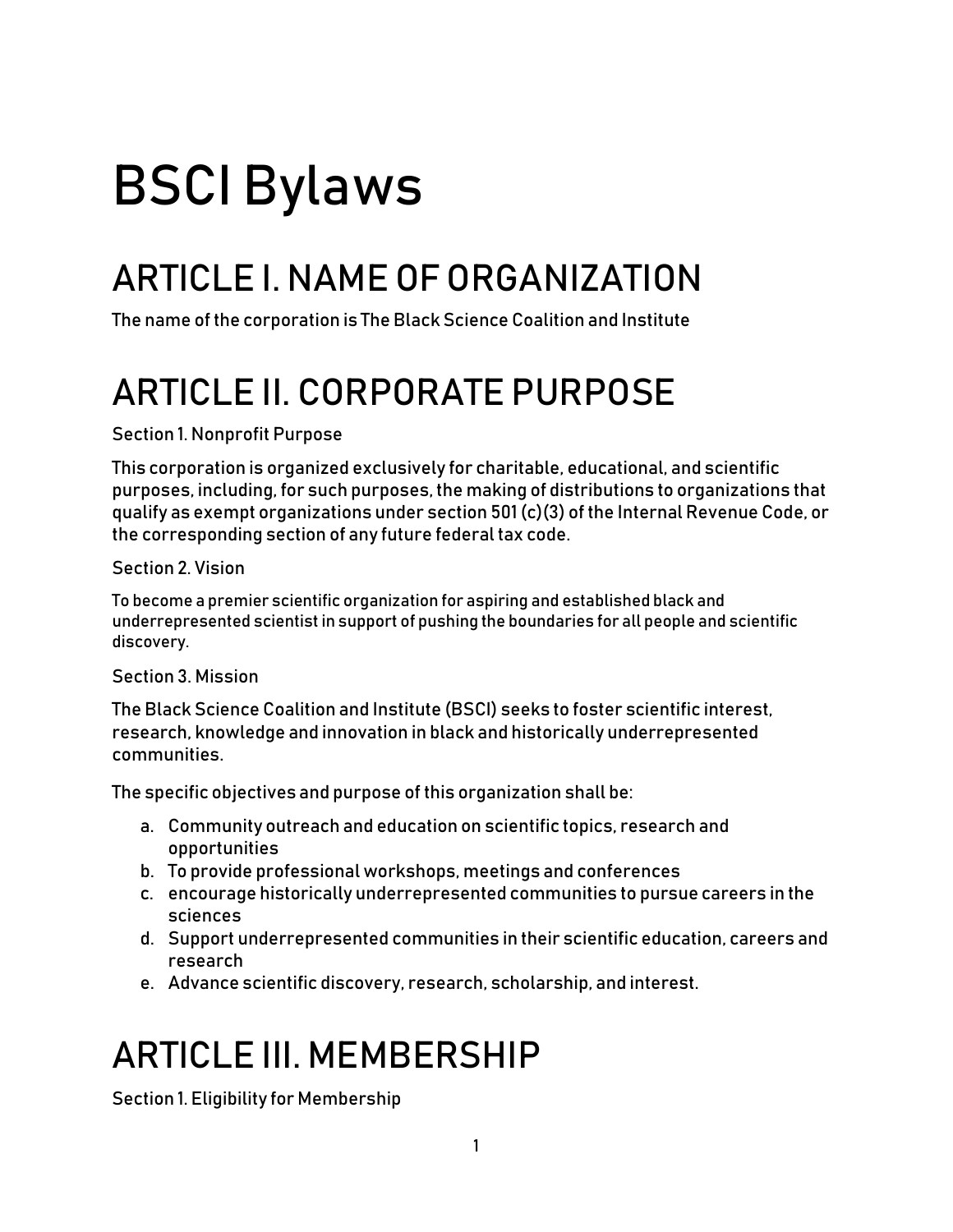Any individuals who supports the objectives of the Institute and is willing to advance the overall mission and vision and contribute to the objectives is qualified for membership. Members shall be able to hold elective positions in the Institute and shall have the right:

- A. to vote for the president-elect, other members of the board of directors, council members and potential CEOs
- B. to vote on the recall of elective members of the board of directors
- C. to vote on amendments to the Constitution and to propose amendments to the Constitution and Bylaws by petition

Section 2. George Washington Carver Society

A member who is deemed to have made important contributions to the advancement of science and BSCI's mission and/or vision may be elected a George Washington Carver Society

Section 3. Advisory Board

The Advisory Board may be elected to advise the board of directors on possible courses of action to further the institute's vision and mission. The retiring president (chair-of-theboard) shall be the chair of the advisory board.

A member of the advisory council can hold no other position during the term.

Section 4. Section Chairs

The Institute shall be organized into Sections of which section chairs shall be elected to represent the interest of each section

Section 5. Officers

Elected officers shall consist of the president-elect, the president, treasurer, secretary

# ARTICLE IV. Council

#### Section 1. Purpose

To further the objectives of the Institute, the Council shall establish general policies governing all program of the Institute. Its powers and responsibilities shall be

- Review all programs of the Institute, including meetings and publications, and to propose actions to the Board of Directors
- appoint and supervise committees and commissions to aid the Council in the discharge of its responsibilities and to terminate such committees and commissions as necessary
- Provide organization of the Black Science Coalition and Institute Sections
- Elect Carver Socialites from members of the Institute
- Propose to Members of the Institute the recall of elective members of the Board of **Directors**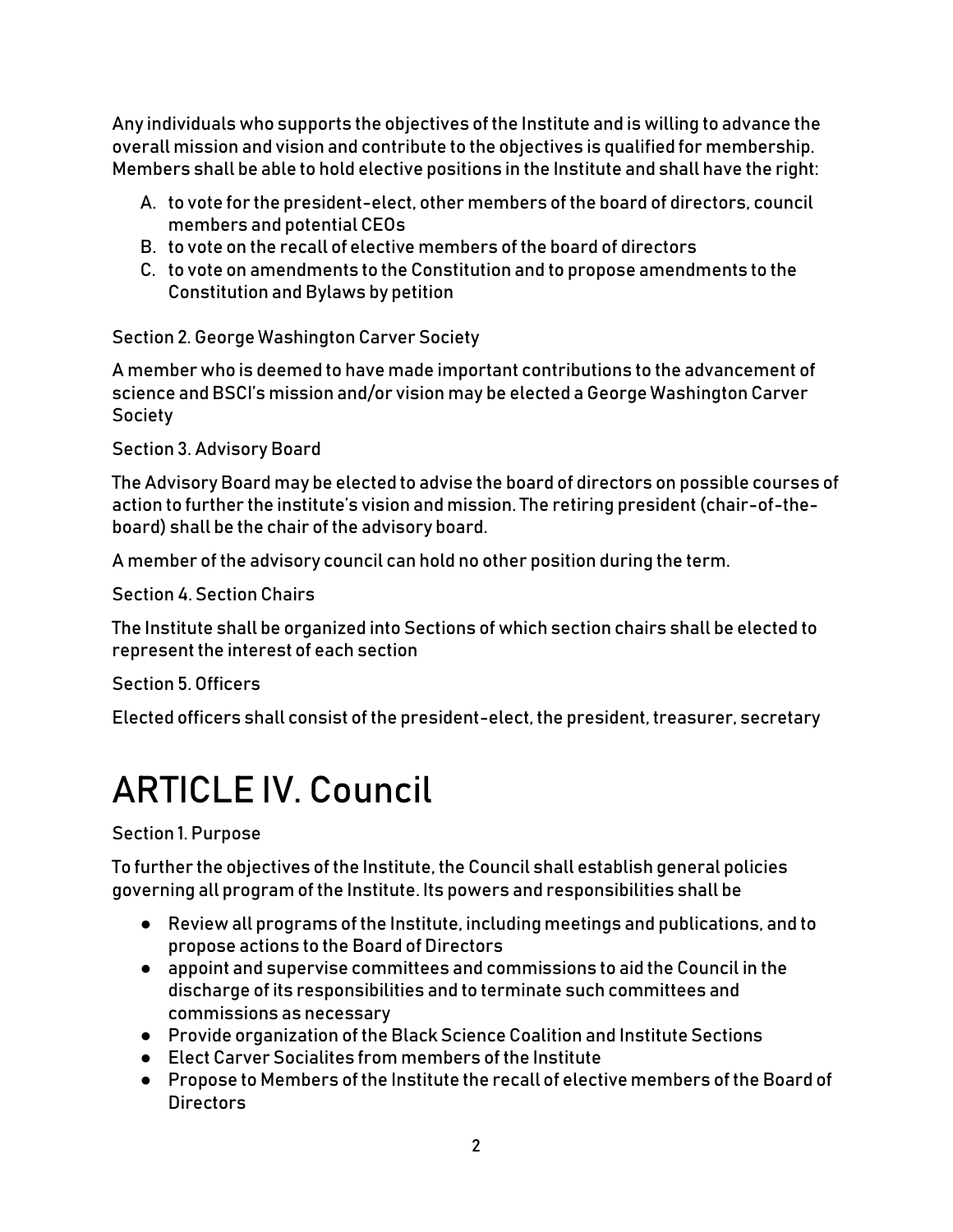- Adopt resolutions and statements on matters affecting the Institute
- Propose amendments to the Bylaws and thus the ratification or rejection of such amendments

Section 2. Council Membership

The Council shall consist of (a) the members of the Board of Directors, (b) delegates of the Carver Society Members, (c) delegates of the Advisory Board, (d) Officers, (e) Section Chairs

Section 3. Special Meetings

Special meetings may be called by the chair, the Executive Committee, or a simple majority of the board of directors. A petition signed by five percent (5%) of voting members may also call a special meeting.

Section 4 Notice of Meetings

Printed notice of each meeting shall be given to each voting member, by viable communication methods, not less than two weeks prior to the meeting.

Section 5. Quorum

A quorum for a meeting of the members shall consist of at least twenty percent 20% of the active membership.

Section 6. Voting

All issues to be voted on shall be decided by a simple majority of those present at the meeting in which the vote takes place.

# ARTICLE V. BOARD OF DIRECTORS

Section 1. General Powers

To further the objectives of the Institute and the general principles established by the Council, the Board of Director shall conduct the affairs of the Institute. Its power and responsibilities shall be:

- Hold and administer the property and funds of the Institute
- Appoint and supervise committees to aid the Board in overseeing of its responsibilities and to terminate these committees if necessary
- To determine the privileges of, and the dues and fees to be paid by, Members, Carver Society, Advisory Board

Section 2. Number, Tenure, Requirements, and Qualifications

The number of Directors shall be fixed from time-to-time by the Directors but shall consist of no less than three (3) nor more than fifteen (15) including the following officers: The President, the Secretary, and the Treasurer.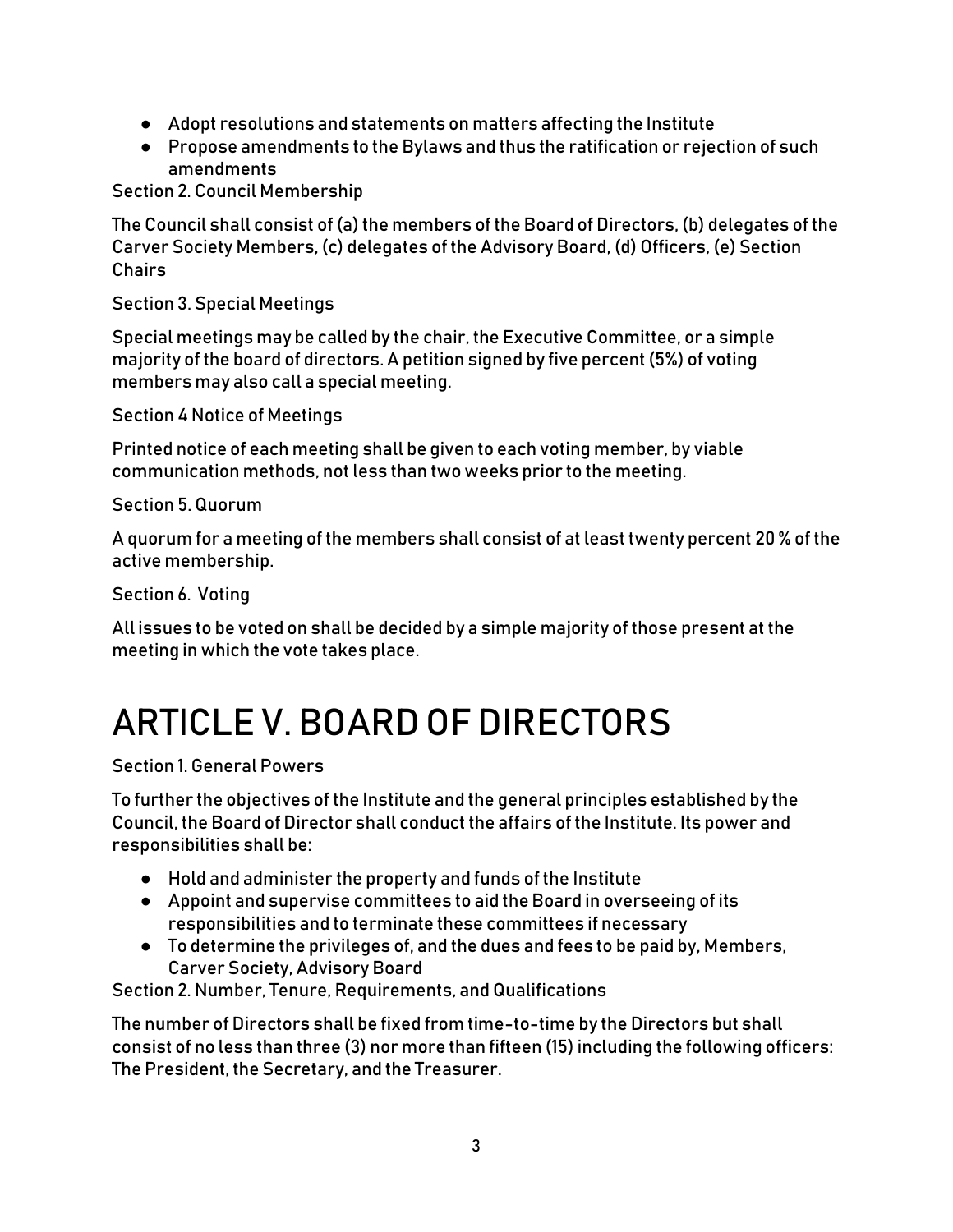The members of the Board of Directors shall, upon election, immediately enter upon the performance of their duties and shall continue in office until their successors shall be duly elected and qualified. All members of the Board of Directors and Advisory Council must be approved by a majority vote of the members present and voting. No vote on new members of the Board of Directors, or Advisory Board, shall be held unless a quorum of the Board of Directors is present.

No two members of the Board of Directors related by blood or marriage/domestic partnership within the second degree of consanguinity or affinity may serve on the Board of Directors at the same time.

Each member of the Board of Directors shall be a member of the Institute whose membership dues are paid in full and shall hold office for up to a three-year term as submitted by the nominations committee.

Newly elected members of the Board of Directors who have not served before shall serve initial one-year terms. At the conclusion of the initial one-year term, members of the Board of Directors may serve additional three-year terms. Their terms shall be staggered so that at the time of each annual meeting, the terms of approximately onethird (1/3) of all members of the Board of Directors shall expire.

Each member of the Board of Directors shall attend at least one (1) meeting each year.

Each member of the Board of Directors shall donate at least fifty cash dollars (\$50) annually. This annual fee shall be outside of the membership fee that all members of the Institute must pay. Member who joins after the beginning of the fiscal year for his or her initial one-year term shall be prorated accordingly.

#### Section 3. Regular and Annual Meetings

An annual meeting of the Board of Directors shall be held at any time, day and location designated by the Executive Committee of the Board of Directors. The Board of Directors may provide by resolution the time and place, for the holding of regular meetings of the Board. Notice of these meetings shall be sent to all members of the Board of Directors no less than ten (10) days, prior to the meeting date.

#### Section 4. Special Meetings

Special meetings of the Board of Directors may be called by or at the request of the President or any two members of the Board of Directors. The person or persons authorized to call special meetings of the Board of Directors may fix any location, as the place for holding any special meeting of the Board called by them.

#### Section 5. Notice

Notice of any special meeting of the Board of Directors shall be given at least two (2) days in advance of the meeting in person, telephone, by electronic methods or by written notice. Any Director may waive notice of any meeting. The attendance of a Director at any meeting shall constitute a waiver of notice of such meeting, except where a Director attends a meeting for the express purpose of objecting to the transaction of any business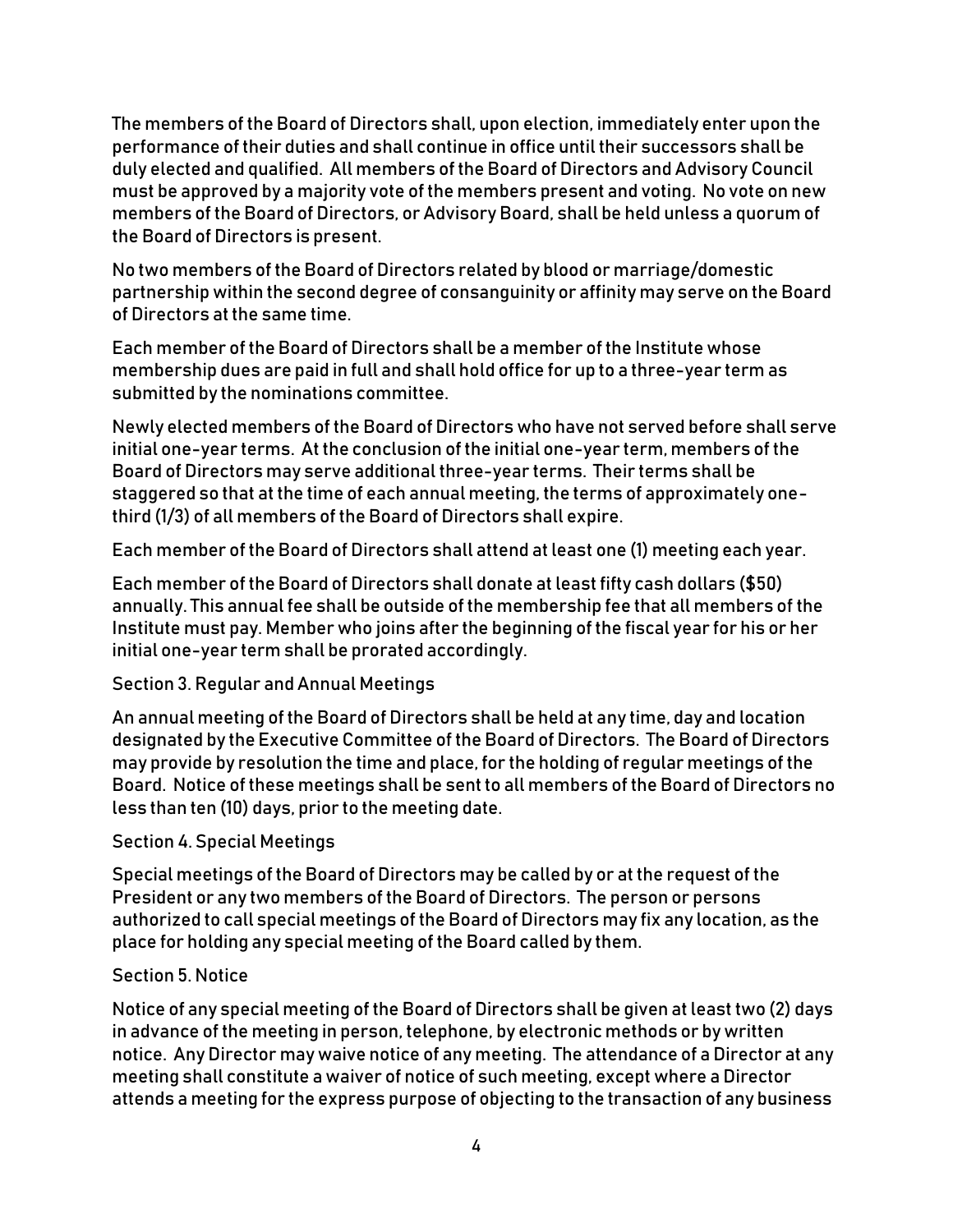because the meeting is not lawfully called or convened. Neither the business to be transacted at, nor the purpose of, any regular meeting of the Board of Directors need be specified in the notice or waiver of notice of such meeting, unless specifically required by law or by these by-laws.

#### Section 6. Quorum

The presence, in person of most current members of the Board of Directors shall be necessary at any meeting to constitute a quorum to transact business, but a lesser number shall have power to adjourn to a specified later date without notice. The act of a majority of the members of the Board of Directors present at a meeting at which a quorum is present shall be the act of the Board of Directors, unless the act of a greater number is required by law or by these by-laws.

#### Section 7. Forfeiture

Any member of the Board of Directors who fails to fulfill any of his or her requirements as set forth in Section 2 of this Article by September 1<sup>st</sup> shall automatically forfeit his or her seat on the Board. The Secretary shall notify the Director in writing that his or her seat has been declared vacant, and the Board of Directors may forthwith immediately proceed to fill the vacancy. Members of the Board of Directors who are removed for failure to meet any or all the requirements of Section 2 of this Article are not entitled to vote at the annual meeting and are not entitled to the procedure outlined in Section 14 of this Article in these by-laws.

#### Section 8. Vacancies

Whenever any vacancy occurs in the Board of Directors it shall be filled without undue delay by a majority vote of the remaining members of the Board of Directors at a regular meeting. Vacancies may be created and filled according to specific methods approved by the Board of Directors.

#### Section 9. Compensation

Members of the Board of Directors shall not receive any compensation for their services as Directors. In any case, where this be considered all eligible voting members of the Institute will be required to vote on this decision, as well as staff. A vote of ninety-five (95) % will be required to overturn this rule if in favor of compensation. If in favor of no compensation for the board the vote shall only be five (5) %.

#### Section 10. Informal Action by Directors

Any action required by law to be taken at a meeting of the Directors, or any action which may be taken at a meeting of Directors, may be taken without a meeting if a consent in writing, setting forth the action so taken, shall be signed by two-thirds (2/3) of all of the Directors following notice of the intended action to all members of the Board of Directors.

#### Section 11. Confidentiality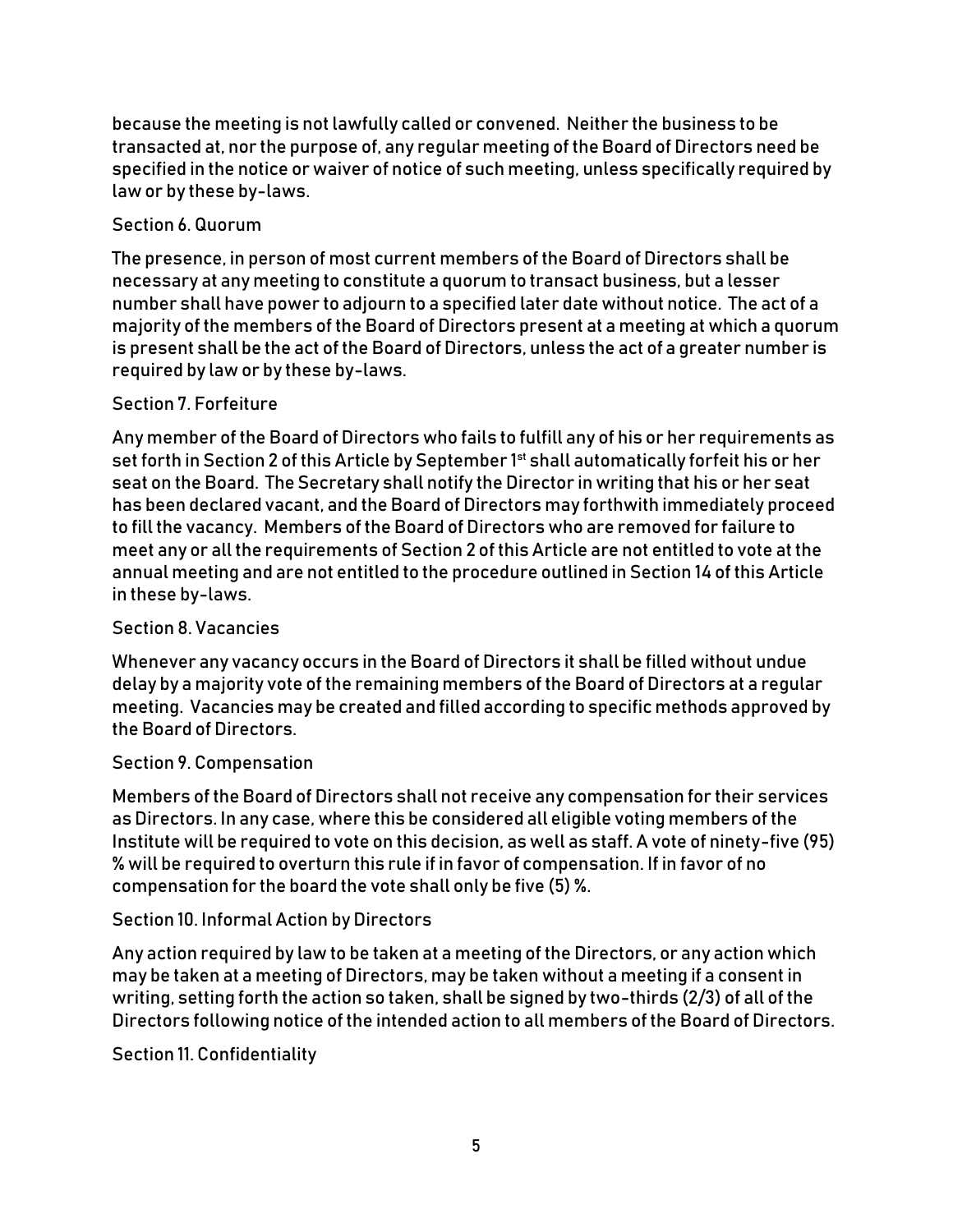Directors shall not discuss or disclose information about the Institute or its activities to any person or entity unless such information is already a matter of public knowledge, such person or entity has a need to know, or the disclosure of such information is in furtherance of the Institute's purposes or can reasonably be expected to benefit the Corporation. Directors shall use discretion and good business judgment in discussing the affairs of the Institute with third parties. Without limiting the foregoing, Directors may discuss upcoming fundraisers and the purposes and functions of the Institute, including but not limited to accounts on deposit in financial institutions.

Each Director shall execute a confidentiality agreement consistent herewith upon being voted onto and accepting appointment to the Board of Directors.

#### Section 12. Advisory Board

An Advisory Board may be created whose members shall be elected by the members of the Board of Directors annually but who shall have no duties, voting privileges, nor obligations for attendance at regular meetings of the Board. Advisory Board members may attend said meetings at the invitation of a member of the Board of Directors. Members of the Advisory Board shall possess the desire to serve the community and support the work of the Institute by providing expertise and professional knowledge. Members of the Advisory Board shall comply with the confidentiality policy set forth herein and shall sign a confidentiality agreement consistent therewith upon being voted onto and accepting appointment to the Advisory Board. Board Members and Directors will automatically transition into the Advisory Board after the terms. They will be allowed to seat on the Advisory Board for a period of three years after their terms on the Advisory Board, if they so choose. After three years the Advisory Board will reevaluate individuals and determine if their time should be extended. If their time is not extended, then that individual will no longer serve on the Advisory Board. If the individual chooses to step down from the Advisory Board then their desires shall be granted. If at any time an advisory board member would like to resign, they will be required to submit a letter of resignation to both the Advisory Board and the Board of Directors with a desired date. Both shall accept the resignation. Members who have been voted out by the board will not be eligible for the Advisory Board.

Section 13. Parliamentary Procedure

Any question concerning parliamentary procedure at meetings shall be determined by the President by reference to Robert's Rules of Order.

#### Section 14. Removal.

Any member of the Board of Directors or members of the Advisory Council may be removed with or without cause, at any time, by vote of three-quarters (3/4) of the members of the Board of Directors if in their judgment the best interest of the Corporation would be served thereby. Each member of the Board of Directors must receive written notice of the proposed removal at least ten (10) days in advance of the proposed action. An officer who has been removed as a member of the Board of Directors shall automatically be removed from office.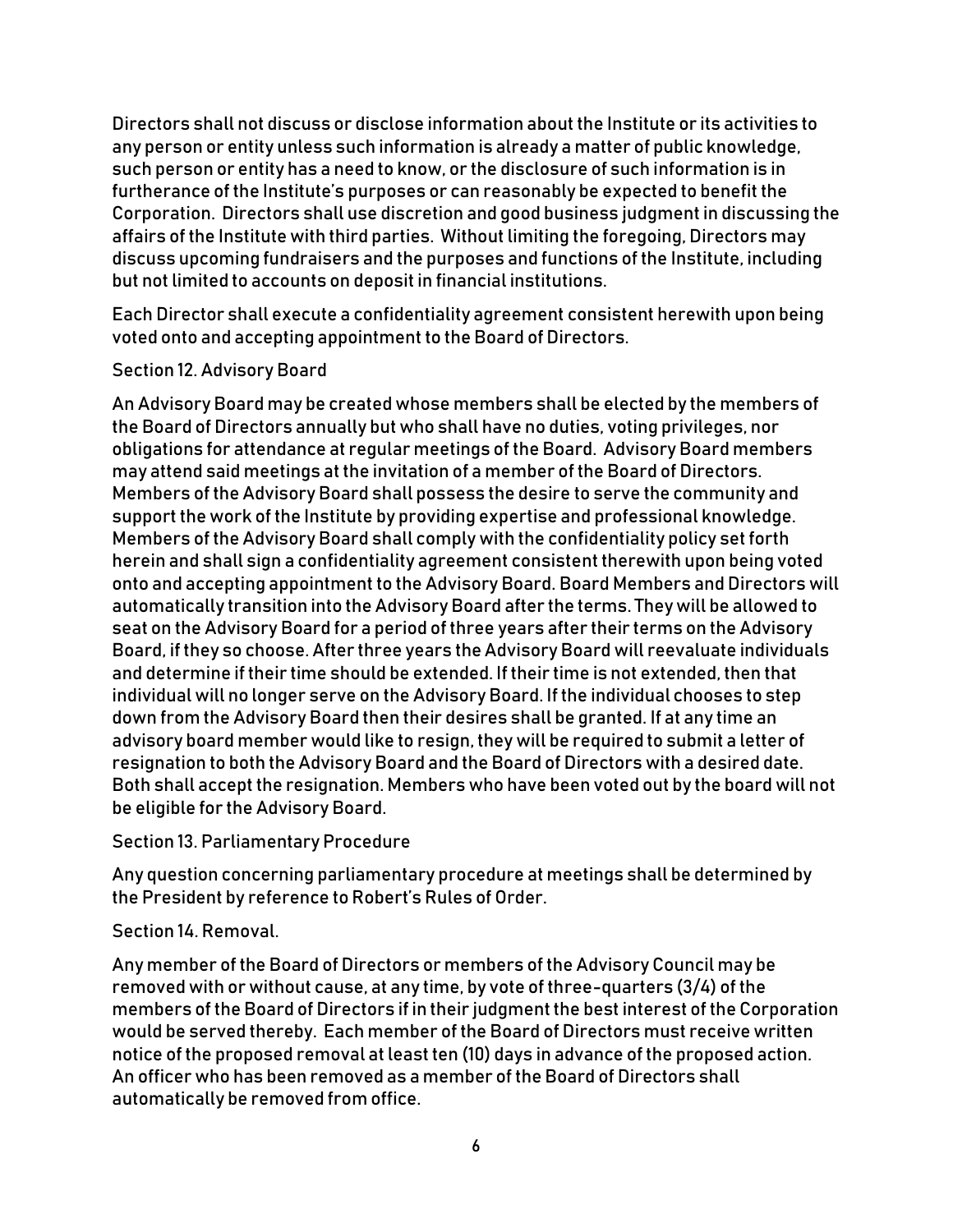Members of the Board of Directors who are removed for failure to meet the minimum requirements in Section 2 of this Article in these bylaws automatically forfeit their positions on the Board pursuant to Section 7 of this Article and are not entitled to the removal procedure outlined in Section 14 of this Article.

### ARTICLE VI. OFFICERS

The officers of this Board shall be the President, Secretary and Treasurer. All officers must have the status of active members of the Board.

#### Section 1. President

The President shall preside at all meetings of the membership. The President shall have the following duties:

- a. He/She shall preside at all meetings of the Executive Committee.
- b. He/She shall have general and active management of the business of this Advisory Board.
- c. He/She shall see that all orders and resolutions of the Advisory Board are brought to the Advisory Board.
- d. He/She shall have general superintendence and direction of all other officers of this corporation and see that their duties are properly performed.
- e. He/She shall submit a report of the operations of the program for the fiscal year to the Advisory Board and members at their annual meetings, and from time to time, shall report to the Board all matters that may affect this program.
- f. He/She shall be Ex-officio member of all standing committees and shall have the power and duties usually vested in the office of the President.

#### Section 2. Secretary

The Secretary shall attend all meetings of the Advisory Board and of the Executive Committee, and all meetings of members, and assisted by a staff member, will act as a clerk thereof. The Secretary's duties shall consist of:

- a. He/She shall record all votes and minutes of all proceedings in a book to be kept for that purpose. He/She in concert with the President shall make the arrangements for all meetings of the Advisory Board, including the annual meeting of the organization.
- b. Assisted by a staff member, he/she shall send notices of all meetings to the members of the Advisory Board and shall take reservations for the meetings.
- c. He/She shall perform all official correspondence from the Advisory Board as may be prescribed by the Advisory Board or the President.

Section 3. Treasurer

The Treasures duties shall be: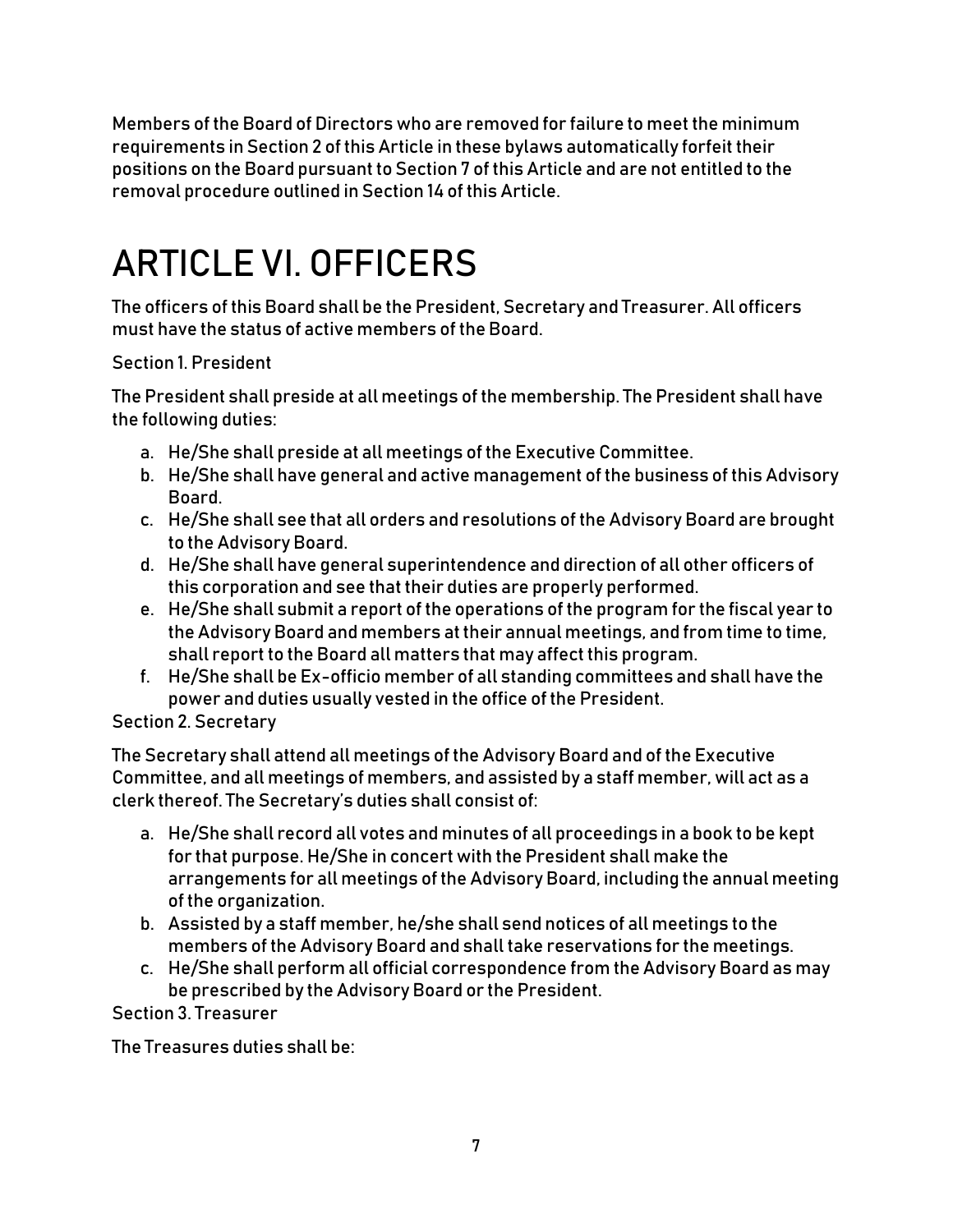- a. He/She shall submit for the Finance and Fund Development Committee approval of all expenditures of funds raised by the Advisory Board, proposed capital expenditures (equipment and furniture), by the staff of the agency.
- b. He/She shall present a complete and accurate report of the finances raised by this Advisory Board and the Paul Smith Memorial Fund at each meeting of the members, or at any other time upon request to the Advisory Board.
- c. He/She shall have the right of inspection of the funds resting with the Big Brother/Big Sister Program including budgets and subsequent audit reports.
- d. It shall be the duty of the Treasurer to assist in direct audits of the funds of the program according to funding source guidelines and generally accepted accounting principles.
- e. He/She shall perform such other duties as may be prescribed by the Advisory Board or the President under whose supervision he/she shall be.

Section 4. Election of Officers

The Nominating Committee shall submit at the meeting prior to the annual meeting the names of those persons for the respective offices of the Advisory Board. Nominations shall also be received from the floor after the report of the Nominating Committee. The election shall be held at the annual meeting of the Advisory Board. Those officers elected shall serve a term of one (1) year, commencing at the next meeting following the annual meeting.

Officers of the Executive Committee shall be eligible to succeed themselves in their respective offices for two (2) terms only.

#### Section 5. Removal of Officer

The Advisory Board with the concurrence of 3/4 of the members voting at the meeting may remove any officer of the Board of Directors and elect a successor for the unexpired term. No officer of the Board of Directors shall be expelled without an opportunity to be heard and notice of such motion of expulsion shall be given to the member in writing twenty (20) days prior to the meeting at which motion shall be presented, setting forth the reasons of the Board for such expulsion.

#### Section 6. Vacancies

The Nominating Committee shall also be responsible for nominating persons to fill vacancies which occur between annual meetings, including those of officers. Nominations shall be sent in writing to members of the Advisory Board at least two (2) weeks prior to the next meeting at which the election will be held. The persons so elected shall hold membership or office for the unexpired term in respect of which such vacancy occurred.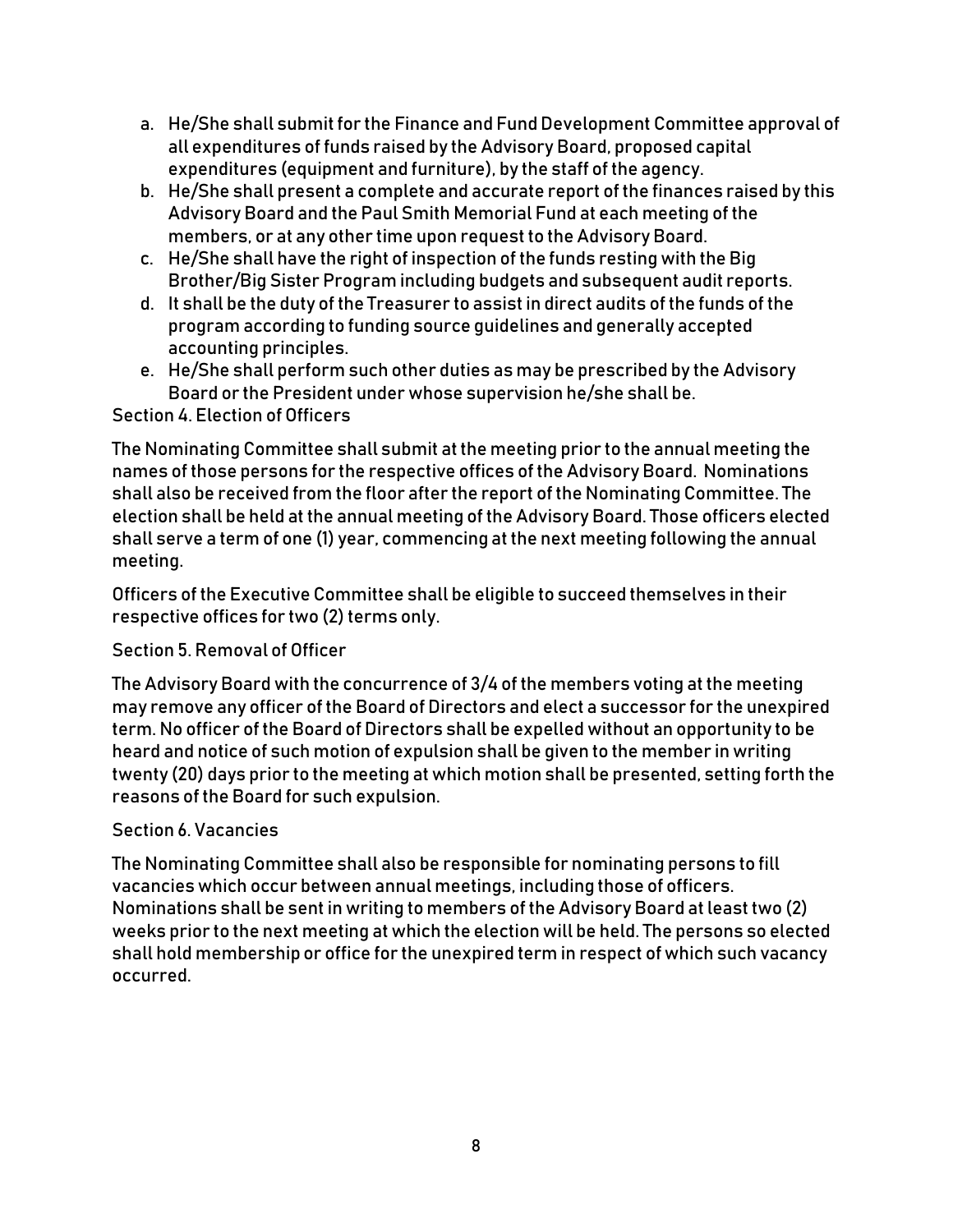# ARTICLE VII. SECTIONS

Section 1. Authority to establish sections rest in The Council as established in Article IV. Sections shall be those that represent scientific fields, scientific interest and special areas of interest related to members. The section on Native American Scientist and Hispanic Scientist shall be permanent member sections.

- 1. Section on Native American Scientist
- 2. Section on Hispanic Scientist
- 3. Section on Mathematics
- 4. Section on Biological Sciences
- 5. Section on Chemistry
- 6. Section on Physics
- 7. Section on Engineering
- 8. Section on Anthropology
- 9. Section on Geosciences and Geography
- 10. Section on Education
- 11. Section on General Science and Engineering Interest
- 12. Section on Psychology
- 13. Section on Societal Impacts, Human and Civil Rights
- 14. Section Industrial Science and Technology
- 15. Section on Science Policy and Law

# ARTICLE VIII. COMMITTEES

#### Section 1. Committee Formation

The board may create committees as needed, such as fundraising, housing, public relations, data collection, etc. The board chair appoints all committee chairs.

Section 2. Executive Committee

The four officers serve as the members of the Executive Committee. Except for the power to amend the Articles of Incorporation and Bylaws, the Executive Committee shall have all the powers and authority of the board of directors in the intervals between meetings of the board of directors and is subject to the direction and control of the full board.

#### Section 3. Finance Committee

The treasurer is the chair of the Finance Committee, which includes three other board members. The Finance Committee is responsible for developing and reviewing fiscal procedures, fundraising plans, and the annual budget with staff and other board members. The board must approve the budget and all expenditures must be within budget. Any major change in the budget must be approved by the board or the Executive Committee. The fiscal year shall be the calendar year. Annual reports are required to be submitted to the board showing income, expenditures, and pending income. The financial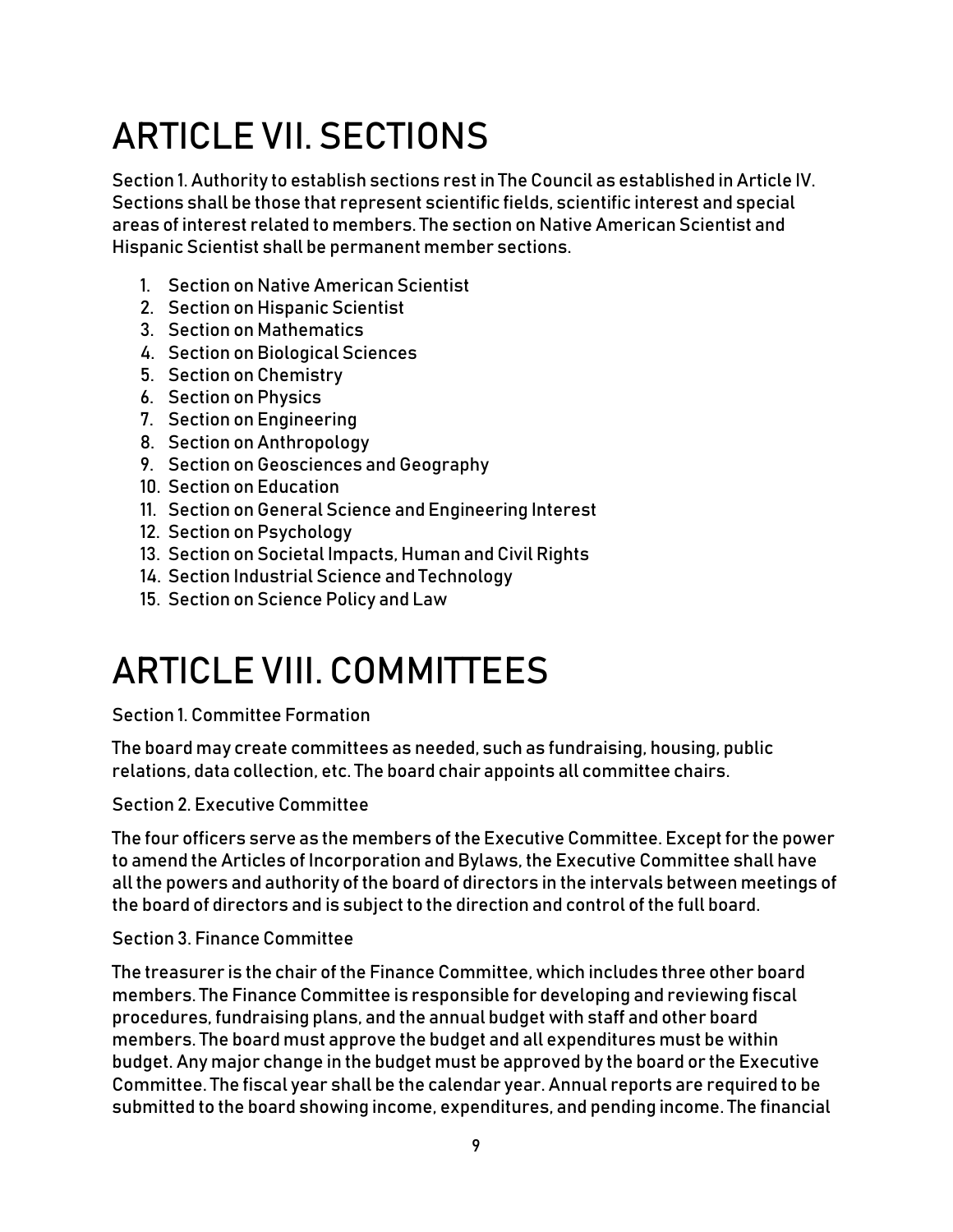records of the organization are public information and shall be made available to the membership, board members, and the public.

# ARTICLE IX. CORPORATE STAFF

Section 1: Executive Director

The Board of Directors may hire an Executive Director who shall serve at the will of the Board. The Executive Director shall have immediate and overall supervision of the operations of the Corporation, and shall direct the day-to-day business of the Corporation, maintain the properties of the Corporation, hire, discharge, and determine the salaries and other compensation of all staff members under the Executive Director's supervision, and perform such additional duties as may be directed by the Executive Committee or the Board of Directors. No officer, Executive Committee member or member of the Board of Directors may individually instruct the Executive Director or any other employee. The Executive Director shall make such reports at the Board and Executive Committee meetings as shall be required by the President or the Board. The Executive Director shall be an ad-hoc member of all committees.

The Executive Director may not be related by blood or marriage/domestic partnership within the second degree of consanguinity or affinity to any member of the Board of Directors or Advisory Council. The Executive Director may be hired at any meeting of the Board of Directors by a majority vote and shall serve until removed by the Board of Directors upon an affirmative vote of three-quarters (3/4) of the members present at any meeting of the Board Directors. Such removal may be with or without cause. Nothing herein shall confer any compensation or other rights on any Executive Director, who shall remain an employee terminable at will, as provided in this Section.

### ARTICLE X. Conflict of Interest and Compensation

#### Section 1: Purpose

The purpose of the conflict of interest policy is to protect Institute's interest when it is contemplating entering into a transaction or arrangement that might benefit the private interest of an officer or director of the Institute or might result in a possible excess benefit transaction. This policy is intended to supplement but not replace any applicable state and federal laws governing conflict of interest applicable to nonprofit and charitable organizations.

#### Section 2: Definitions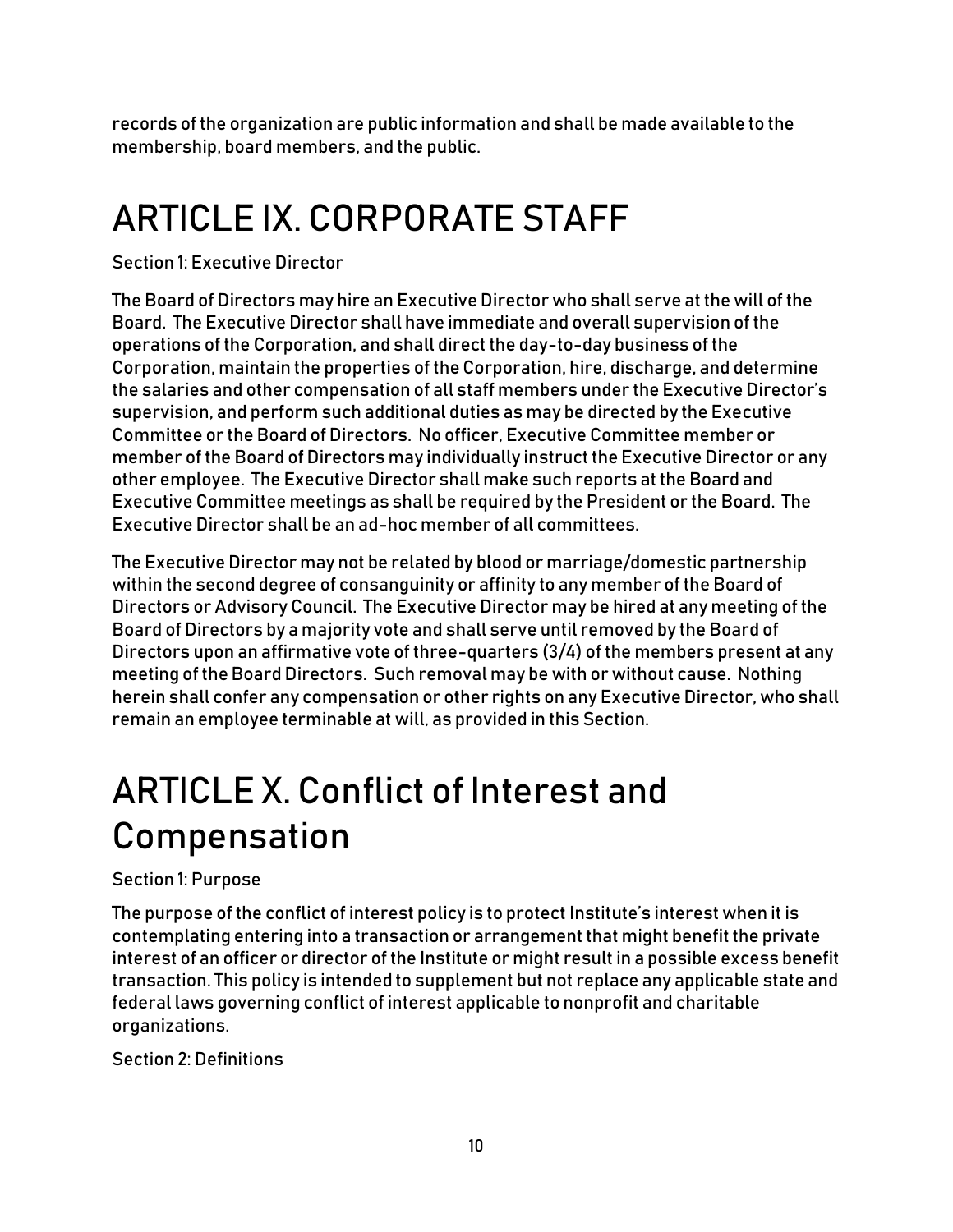a. Interested Person

Any director, principal officer, or member of a committee with governing board delegated powers, who has a direct or indirect financial interest, as defined below, is an interested person.

b. Financial Interest

A person has a financial interest if the person has, directly or indirectly, through business, investment, or family:

- 1. An ownership or investment interest in any entity with which the Organization has a transaction or arrangement,
- 2. A compensation arrangement with the Organization or with any entity or individual with which the Organization has a transaction or arrangement, or
- 3. A potential ownership or investment interest in, or compensation arrangement with, any entity or individual with which the Organization is negotiating a transaction or arrangement.

Compensation includes direct and indirect remuneration as well as gifts or favors that are not insubstantial.

A financial interest is not necessarily a conflict of interest. Under Article III, Section 2, a person who has a financial interest may have a conflict of interest only if the appropriate governing board or committee decides that a conflict of interest exists.

#### Section 3. Procedures

- a. Duty to Disclose. In connection with any actual or possible conflict of interest, an interested person must disclose the existence of the financial interest and be given the opportunity to disclose all material facts to the directors and members of committees with governing board delegated powers considering the proposed transaction or arrangement.
- b. Determining Whether a Conflict of Interest Exists. After disclosure of the financial interest and all material facts, and after any discussion with the interested person, he/she shall leave the governing board or committee meeting while the determination of a conflict of interest is discussed and voted upon. The remaining board or committee members shall decide if a conflict of interest exists.
- c. Procedures for Addressing the Conflict of Interest
	- 1. An interested person may make a presentation at the governing board or committee meeting, but after the presentation, he/she shall leave the meeting during the discussion of, and the vote on, the transaction or arrangement involving the possible conflict of interest.
	- 2. The chairperson of the governing board or committee shall, if appropriate, appoint a disinterested person or committee to investigate alternatives to the proposed transaction or arrangement.
	- 3. After exercising due diligence, the governing board or committee shall determine whether the Institute can obtain with reasonable efforts a more advantageous transaction or arrangement from a person or entity that would not give rise to a conflict of interest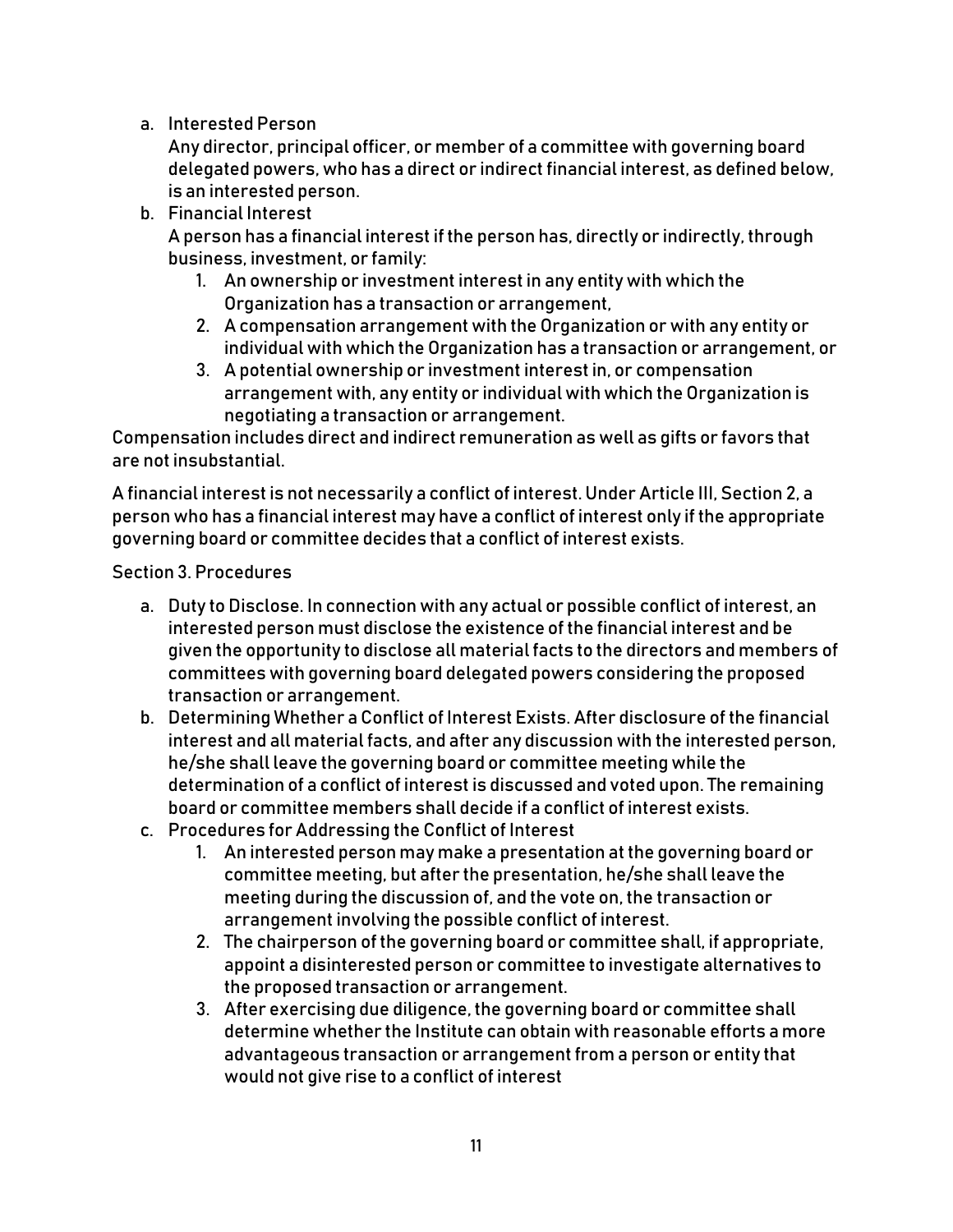- 4. If a more advantageous transaction or arrangement is not reasonably possible under circumstances not producing a conflict of interest, the governing board or committee shall determine by a majority vote of the disinterested directors whether the transaction or arrangement is in the Institute's best interest, for its own benefit, and whether it is fair and reasonable. In conformity with the above determination it shall make its decision as to whether to enter into the transaction or arrangement.
- d. Violations of the Conflicts of Interest Policy
	- 1. If the governing board or committee has reasonable cause to believe a member has failed to disclose actual or possible conflicts of interest, it shall inform the member of the basis for such belief and afford the member an opportunity to explain the alleged failure to disclose.
	- 2. If, after hearing the member's response and after making further investigation as warranted by the circumstances, the governing board or committee determines the member has failed to disclose an actual or possible conflict of interest, it shall take appropriate disciplinary and corrective action.

#### Section 4. Records of Proceedings

The minutes of the governing board and all committees with board delegated powers shall contain:

- a. The names of the persons who disclosed or otherwise were found to have a financial interest in connection with an actual or possible conflict of interest, the nature of the financial interest, any action taken to determine whether a conflict of interest was present, and the governing boards or committee's decision as to whether a conflict of interest in fact existed.
- b. The names of the persons who were present for discussions and votes relating to the transaction or arrangement, the content of the discussion, including any alternatives to the proposed transaction or arrangement, and a record of any votes taken in connection with the proceedings.

Section 5. Compensation

- a. A voting member of the governing board who receives compensation, directly or indirectly, from the Organization for services is precluded from voting on matters pertaining to that member's compensation.
- b. A voting member of any committee whose jurisdiction includes compensation matters and who receives compensation, directly or indirectly, from the Organization for services is precluded from voting on matters pertaining to that member's compensation.
- c. No voting member of the governing board or any committee whose jurisdiction includes compensation matters and who receives compensation, directly or indirectly, from the Organization, either individually or collectively, is prohibited from providing information to any committee regarding compensation.

Section 6. Annual Statements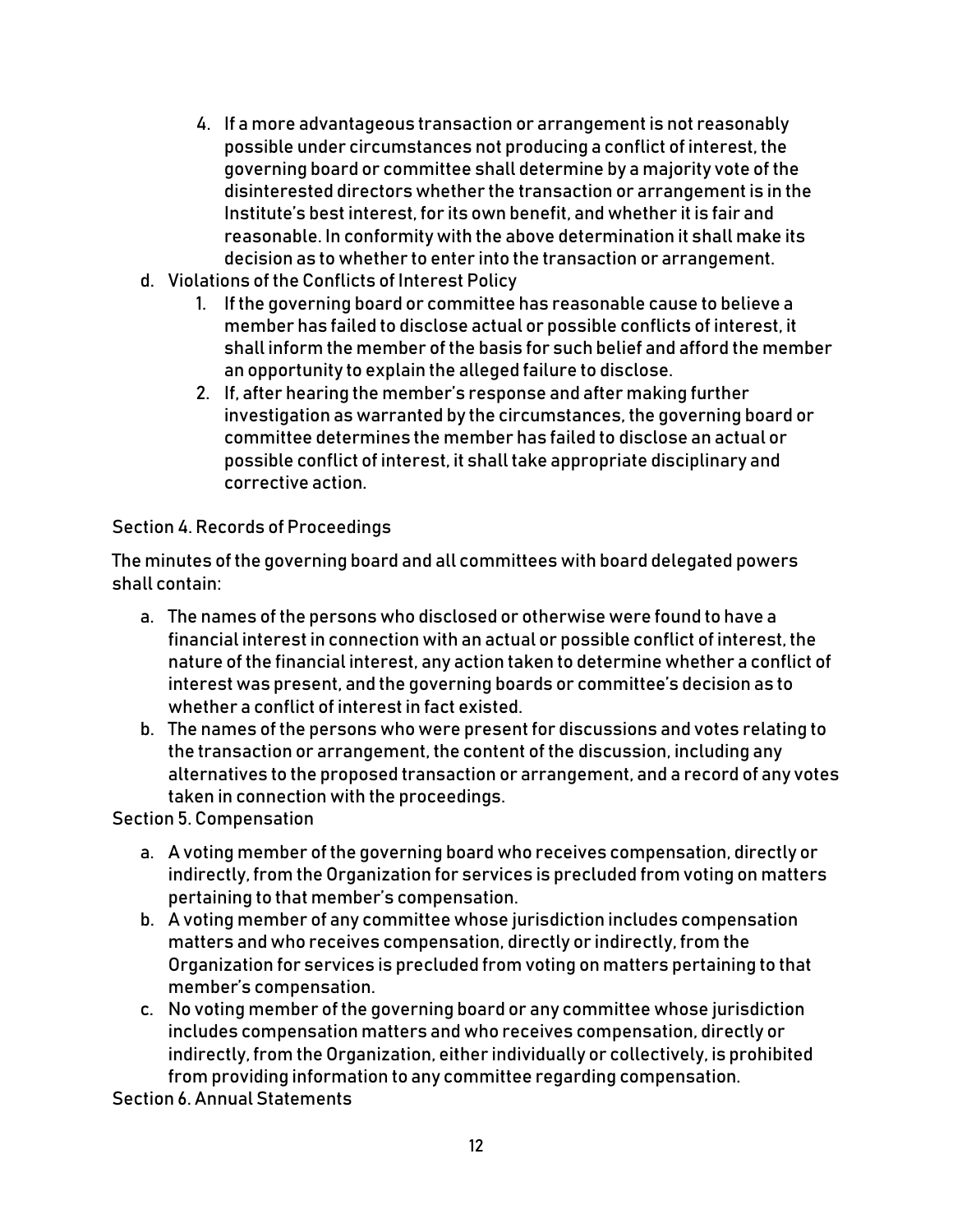Each director, principal officer and member of a committee with governing board delegated powers shall annually sign a statement which affirms such person:

- a. Has received a copy of the conflicts of interest policy,
- b. Has read and understands the policy,
- c. Has agreed to comply with the policy, and
- d. Understands the Organization is charitable and in order to maintain its federal tax exemption it must engage primarily in activities which accomplish one or more of its tax-exempt purposes.

Section 7. Periodic Reviews

To ensure the Organization operates in a manner consistent with charitable purposes and does not engage in activities that could jeopardize its tax-exempt status, periodic reviews shall be conducted. The periodic reviews shall, at a minimum, include the following subjects:

- a. Whether compensation arrangements and benefits are reasonable, based on competent survey information, and the result of arm's length bargaining.
- b. Whether partnerships, joint ventures, and arrangements with management organizations conform to the Organization's written policies, are properly recorded, reflect reasonable investment or payments for goods and services, further charitable purposes and do not result in inurement, impermissible private benefit or in an excess benefit transaction.
- c. Periodic Reviews will occur every two years at minimum.

Section 8. Use of Outside Experts

When conducting the periodic reviews as provided for in Article VII, the Organization may, but need not, use outside advisors. If outside experts are used, their use shall not relieve the governing board of its responsibility for ensuring periodic reviews are conducted.

### ARTICLE XI. INDEMNIFICATION

#### Section 1. General

To the full extent authorized under the laws of the Pennsylvania, the Institute shall indemnify any director, officer, employee, or agent, or former member, director, officer, employee, or agent of the corporation, or any person who may have served at the Institute's request as a director or officer of another corporation (each of the foregoing members, directors, officers, employees, agents, and persons is referred to in this Article individually as an "indemnitee"), against expenses actually and necessarily incurred by such indemnitee in connection with the defense of any action, suit, or proceeding in which that indemnitee is made a party by reason of being or having been such member, director, officer, employee, or agent, except in relation to matters as to which that indemnitee shall have been adjudged in such action, suit, or proceeding to be liable for negligence or misconduct in the performance of a duty. The foregoing indemnification shall not be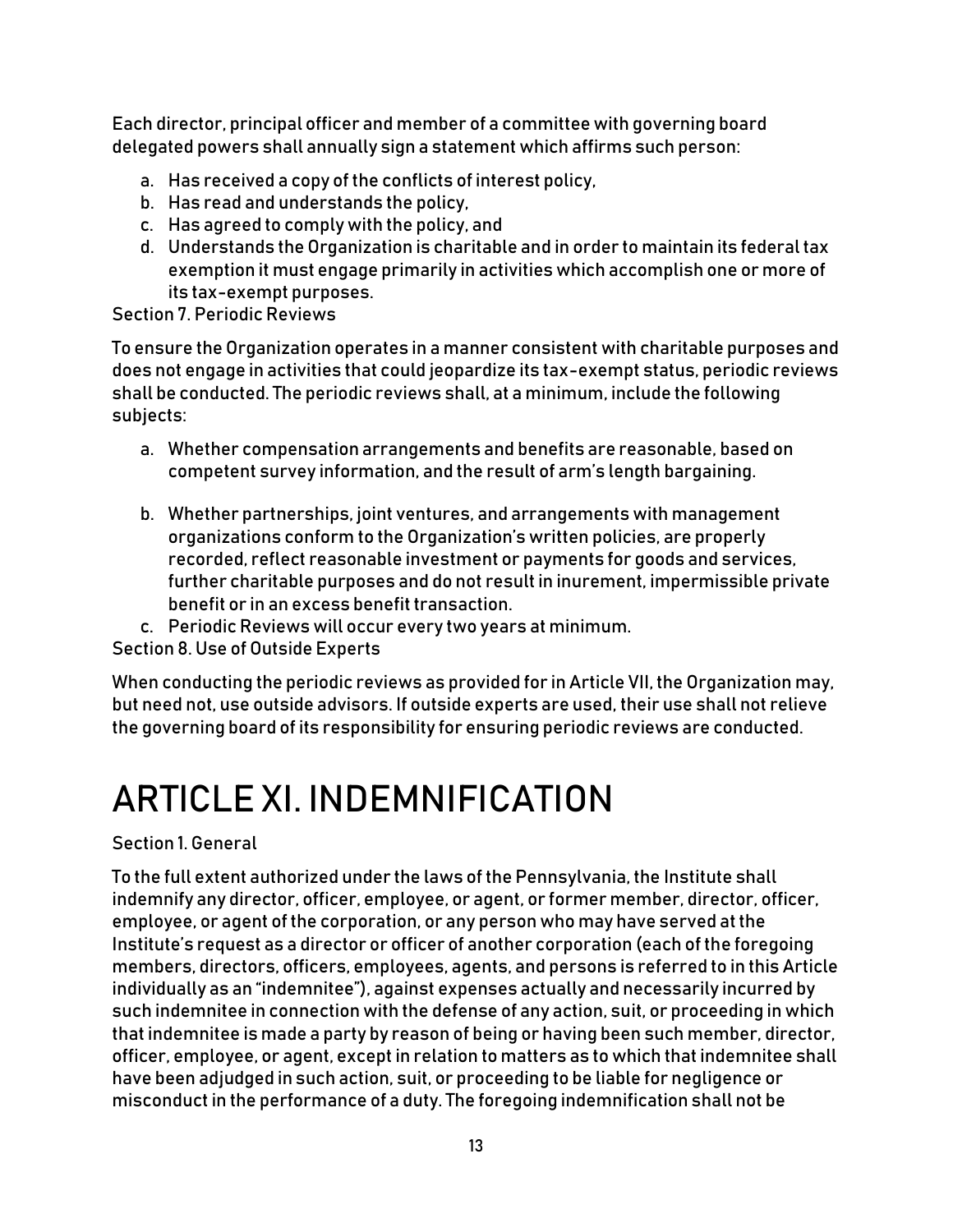deemed exclusive of any other rights to which an indemnitee may be entitled under any bylaw, agreement, resolution of the Board of Directors, or otherwise.

#### Section 2. Expenses

Expenses (including reasonable attorneys' fees) incurred in defending a civil or criminal action, suit, or proceeding may be paid by the corporation in advance of the final disposition of such action, suit, or proceeding, if authorized by the Board of Directors, upon receipt of an undertaking by or on behalf of the indemnitee to repay such amount if it shall ultimately be determined that such indemnitee is not entitled to be indemnified hereunder.

#### Section 3. Insurance

The Institute may purchase and maintain insurance on behalf of any person who is or was a member, director, officer, employee, or agent against any liability asserted against such person and incurred by such person in any such capacity or arising out of such person's status as such, whether or not the corporation would have the power or obligation to indemnify such person against such liability under this Article.

# ARTICLE XII. BOOKS AND RECORDS

The corporation shall keep complete books and records of account and minutes of the proceedings of the Board of Directors.

# ARTICLE XIII. AMENDMENTS

#### Section 1. Articles of Incorporation

The Articles may be amended in any manner at any regular or special meeting of the Board of Directors, provided that specific written notice of the proposed amendment of the Articles setting forth the proposed amendment or a summary of the changes to be effected thereby shall be given to each director at least three days in advance of such a meeting if delivered personally or five day if electronically. As required by the Articles, any amendment to Article II, Article III or Article VI of the Articles shall require the affirmative vote of all directors then in office. All other amendments of the Articles shall require the affirmative vote of an absolute majority of directors then in office.

#### Section 2. Bylaws

The Board of Directors may amend these Bylaws by majority vote at any regular or special meeting. Written notice setting forth the proposed amendment or summary of the changes to be affected thereby shall be given to each director within the time and the manner provided for the giving of notice of meetings of directors.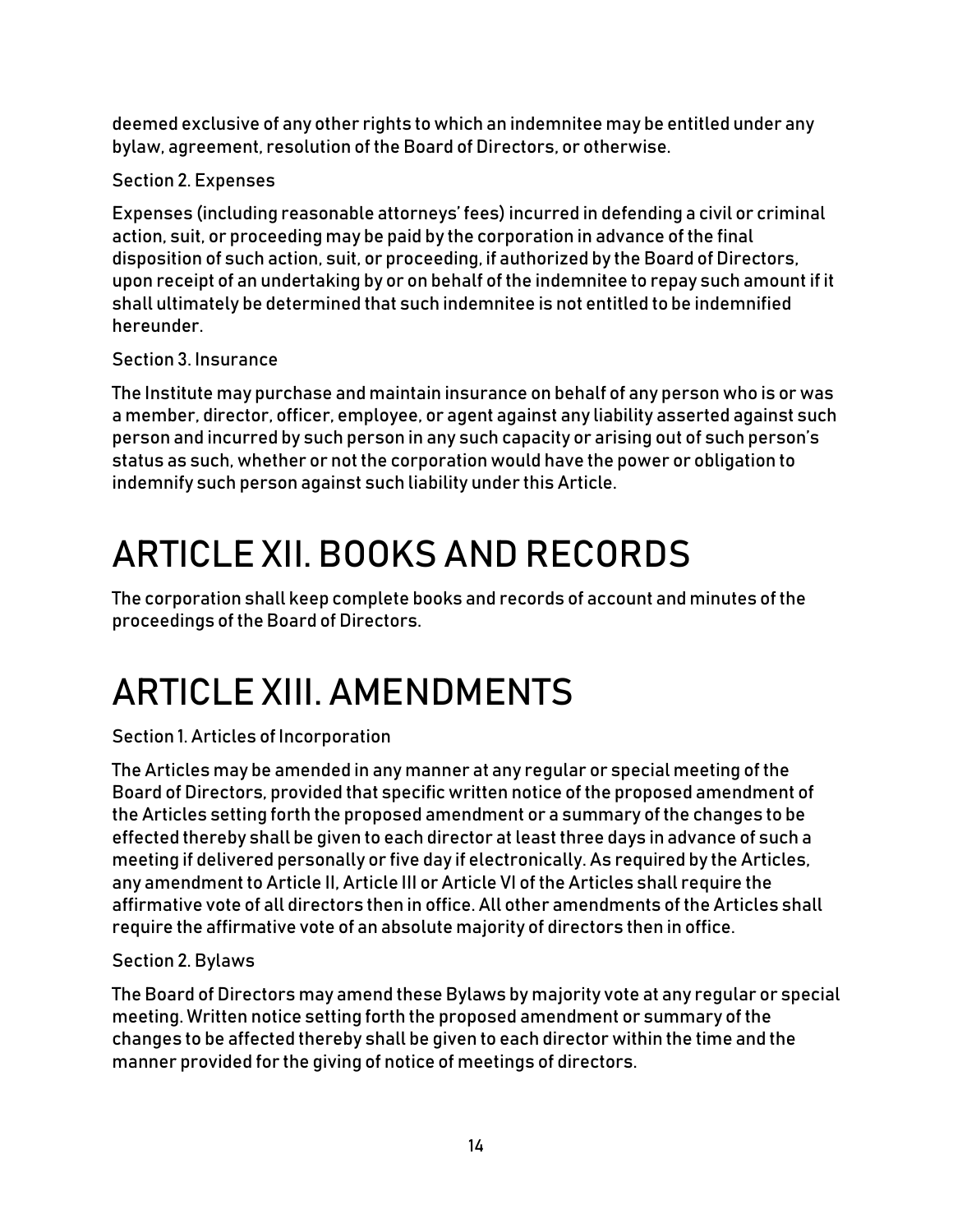# Article XIV. Official Statements

#### Section 1. General

The Institute shall not be responsible for statements or opinions advanced by any of its officers or presented in any publication or in discussions at meetings of the Institute or its Sections, committees, or councils, except for those authorized by the Board or by the Council.

#### Section 2. Discrimination Policy

The Institute is committed to increasing the diversity of scientist across all fields. While the Institute's main mission is to foster and encourage scientific knowledge and pursuit in black and underrepresented communities, all individuals who shares the Institutes views in its mission, which includes "pushing the boundaries for all people and scientific discovery" are eligible for participation at all Institute sanctioned functions, events and meetings no matter an individual's race, sex, creed, age, sexual orientation, national origin, religion, or disability.

### Article XV. Tax Exemption

Section 1. The Black Science Coalition and Institute (BSCI) is a nonprofit. No part of the net earnings of the corporation shall inure to the benefit of, or be distributable to its members, trustees, officers, or other private persons, except that the corporation shall be authorized and empowered to pay reasonable compensation for services rendered and to make payments and distributions in furtherance of the purposes set forth in Article Third hereof. No substantial part of the activities of the corporation shall be the carrying on of propaganda, or otherwise attempting to influence legislation, and the corporation shall not participate in, or intervene in (including the publishing or distribution of statements) any political campaign on behalf of or in opposition to any candidate for public office. Notwithstanding any other provision of these articles, the corporation shall not carry on any other activities not permitted to be carried on (a) by a corporation exempt from federal income tax under section 501(c)(3) of the Internal Revenue Code, or the corresponding section of any future federal tax code, or (b) by a corporation, contributions to which are deductible under section 170(c)(2) of the Internal Revenue Code, or the corresponding section of any future federal tax code.

Section 2. If in any one year the Institute is found to be a private foundation, then and in that event, its income for each such taxable year shall be distributed at such time and in such manner as not to subject the foundation to tax under Section 4942 of the Internal Revenue Code, and the foundation shall not engage in any act of self-dealing [as defined in Section 4941(d) of the Internal Revenue Code], and shall not retain any excess business holdings [as defined in Section 4943(c) of the Internal Revenue Code], and shall not make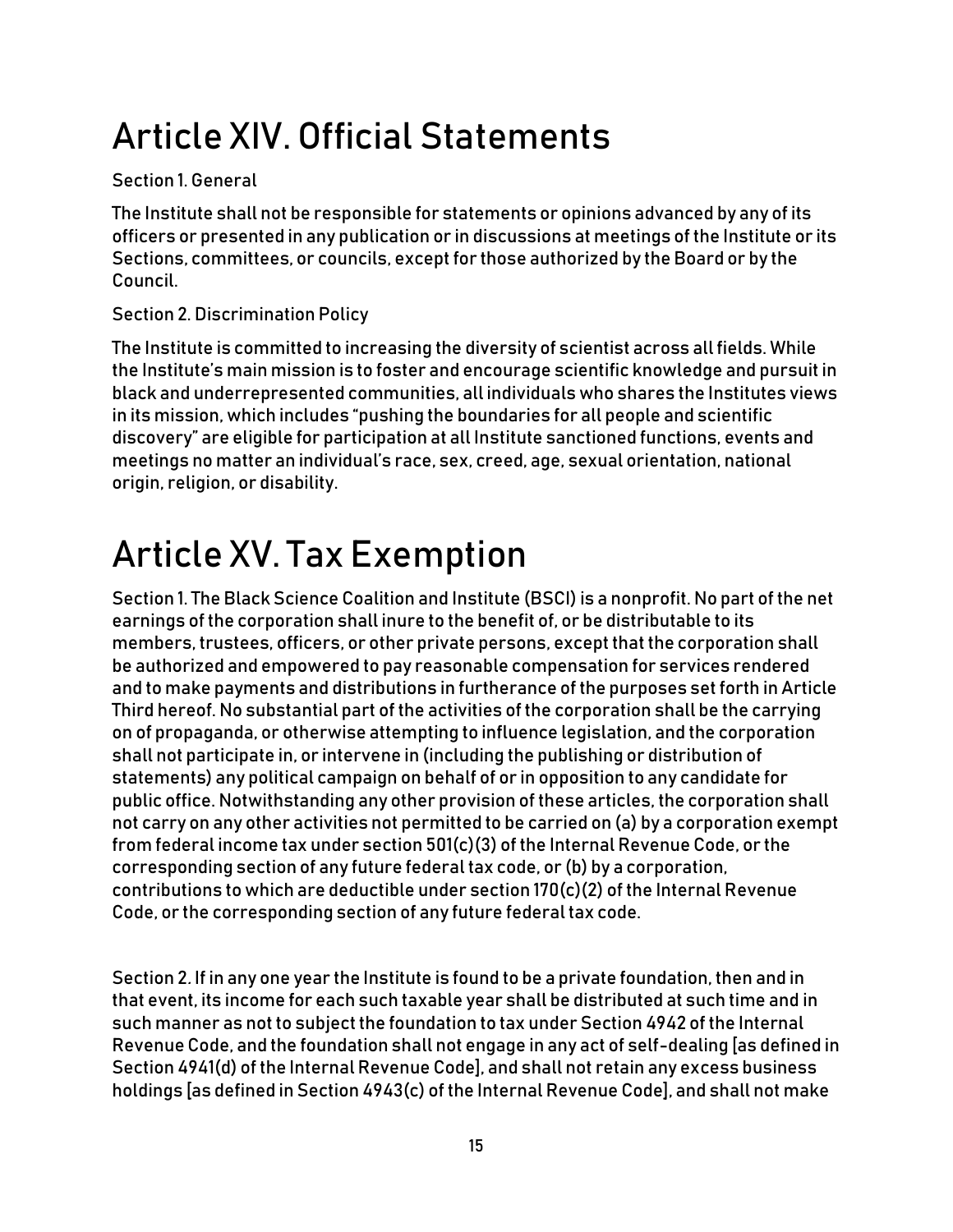any investments in such manner as to subject the foundation to tax under Section 4944 of the Internal Revenue Code, and shall not make any taxable expenditures [as defined in Section 4945(d) of the Internal Revenue Code].

### Article XVI. Dissolution

Section 1. In the event of dissolution or termination of the Institute, the Board shall, after the payment of all of the liabilities of the Institute, dispose of all of the assets of the Institute exclusively for the objectives of the Institute, in such manner, or to such organization or organizations organized exclusively for charitable, educational, or scientific purposes as shall at the time qualify as an exempt organization or organizations under Section 501(c)3 of the Internal Revenue Code (or the corresponding provision of any future United States Internal Revenue Law) as the Board shall determine. Any of such assets not so disposed of shall be disposed of by the Court of Common Pleas of the County in which the principal office of the Institute is then located, exclusively for such purposes or to such organization or organizations as said Court shall determine, which are organized and operated exclusively for such purposes.